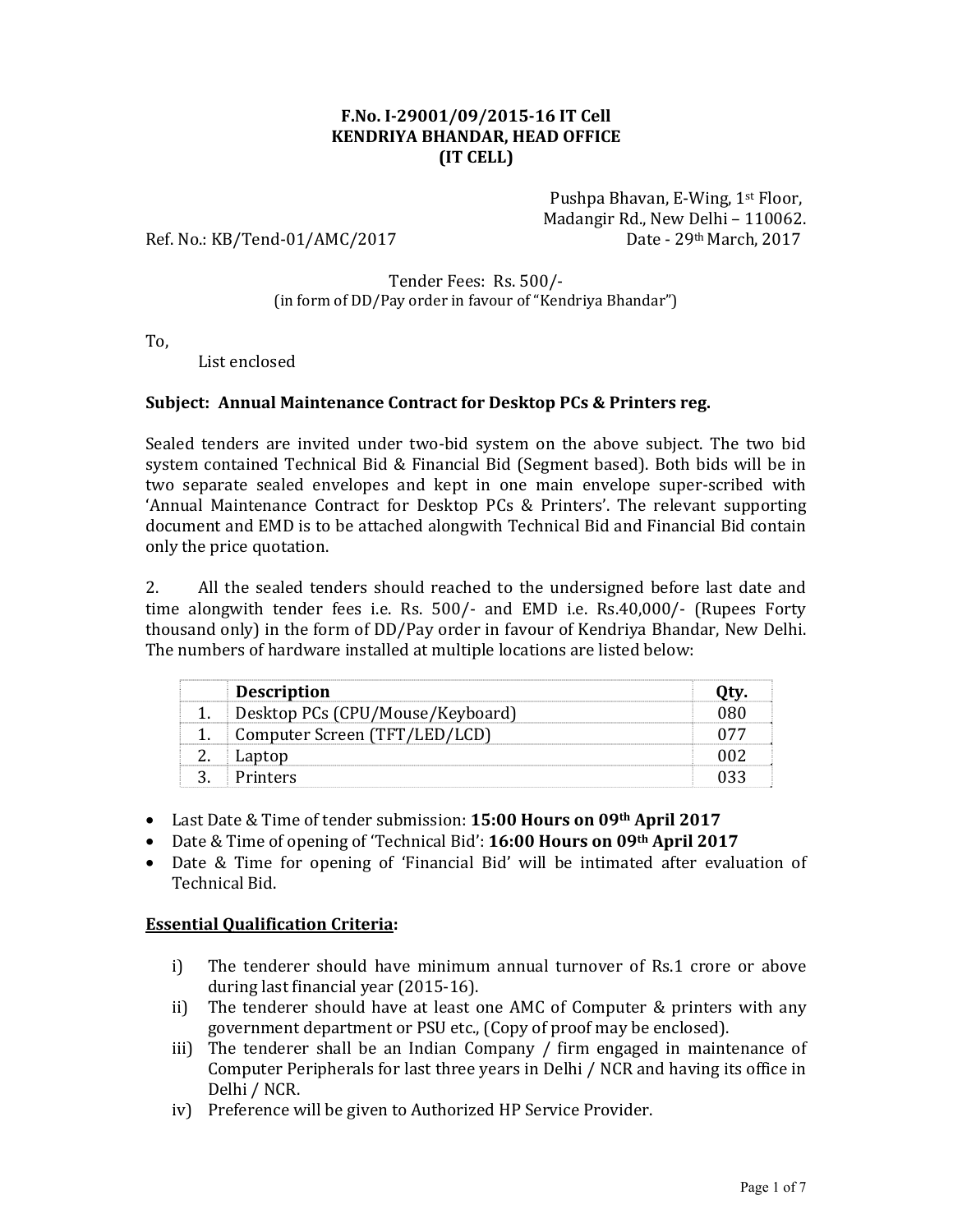v) The tender shall be required alongwith an EMD of Rs. 40,000/- in the form of DD/Pay order in favour of **"Kendriya Bhandar, New Delhi"** which shall be returned after finalization of the tender.

## **Essential Service Condition:**

- vi) One full time engineer will have to be deputed by the successful bidder at Head Office, Kendriya Bhandar for prompt redressal of computer/printer complaints received from various stores /warehouses during any working or weekend day of the week.
- vii) In addition to that, the firm should always have one engineer in standby whenever his services required by Kendriya Bhandar.

## **Selection procedure for awarding AMC**

The tenders received till last scheduled date and time, will be entertained by the Kendriya Bhandar. No tender will be accepted after that. The committee constituted by the competent authority will open the technical bids in presence of the representative of participating firms and committee members. The successful technical bidders will be informed by Kendriya Bhandar for the date and time for opening of financial bid. The committee will opened the financial bid in presence of the representative of the participating firms, committee members and competent authority. The lowest bidder (L-1) will be awarded the AMC of Desktop PCs.

**Tenderers should submit their offer in the prescribed Performa as attached herewith at Annexure–II (Technical Bid) and Annexure–III (Financial Bid). The AMC Terms and conditions at Annexure–I should be duly signed & stamped alongwith tender document.** 

> Sd/- (Ashwani Kumar) System Analyst Room No.131, Pushpa Bhavan, 1st Floor, E-Wing, Madangir Road, New Delhi-110062 Tel. No. 011-29053105 Email: info@kendriyabhandar.org **(On behalf of Kendriya Bhandar)**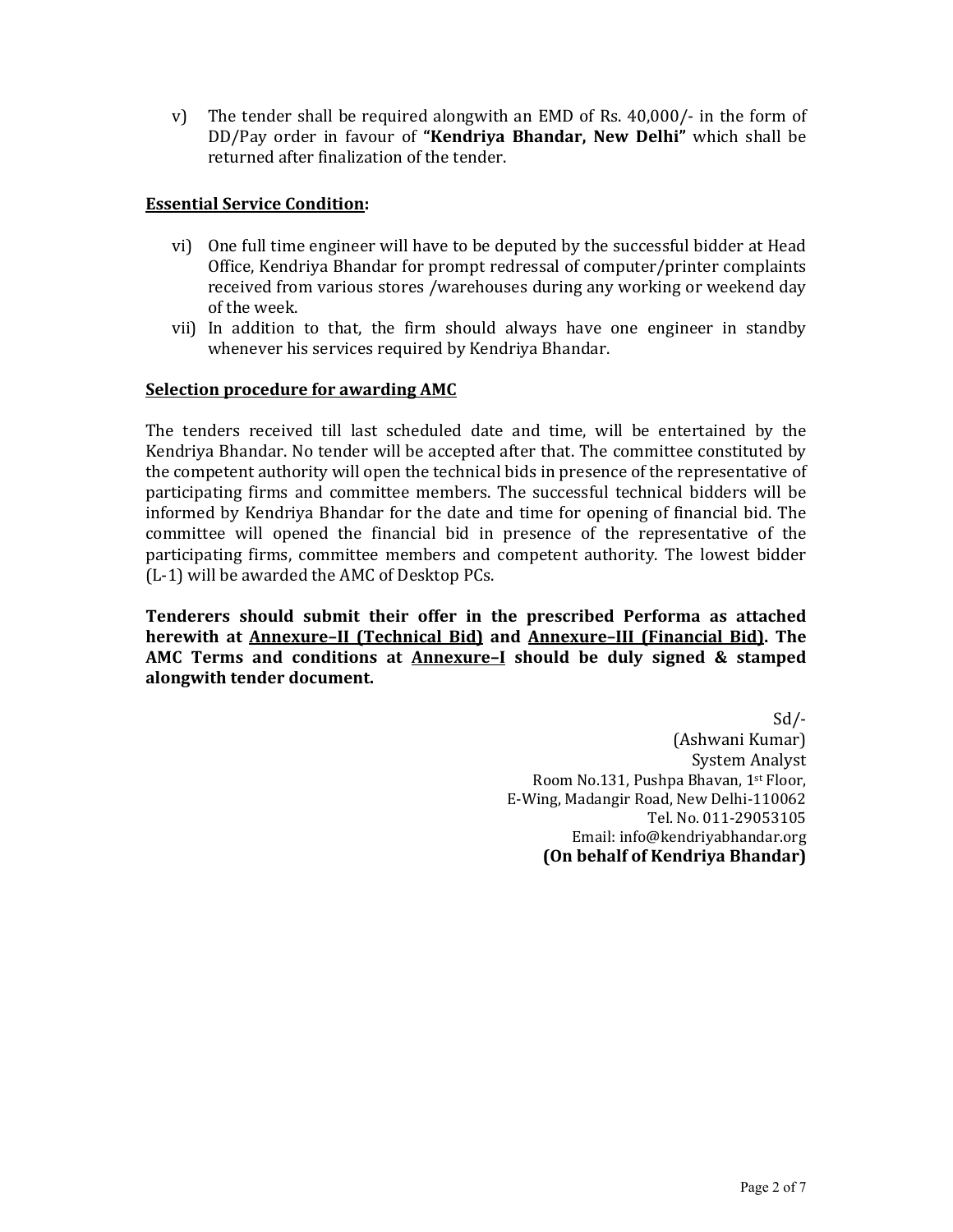# **ANNEXURE –I**

## **Terms & Conditions for the AMC of Desktop PCs & Printers installed at Kendriya Bhandar's various stores/warehouse in National Capital Territory of Delhi.**

(to be signed & stamped and returned alongwith Technical Bid).

1. The onsite AMC contained the work of maintenance, repairing and dusting of listed hardware as well as to provide standby hardware, in case the faulty hardware cannot be repaired onsite. The list of hardware is as follows:

| <b>S.No Description</b>          |  |
|----------------------------------|--|
| Desktop PCs (CPU/Mouse/Keyboard) |  |
| Computer Screen (TFT/LED/LCD)    |  |
| Laptop                           |  |
| Printers                         |  |

- 2. The decision to increase or decrease in the number of equipments as mentioned above will be at the sole discretion of Kendriya Bhandar. The payment will be made on pro-rata basis depending upon the actual number of equipments covered under AMC.
- 3. AMC will be initially for a period of one year but may be extended for one year with mutual understanding and satisfactory performance.
- 4. The quoted rates must be on comprehensive basis for onsite AMC inclusive of all spare parts excluding printer cartridges and printer head.
- 5. The maximum response time will be maximum 4 hours after call registration **including sunday**. In case computer/printer/network downtime is more than 48 working hours, The competent authority reserved the right to impose penalty and the fine will be deducted from the security deposit.
- 6. As far as possible, the repairs would be carried out on-site itself. However, in case the equipment is taken to the workshop, the firm would provide a stand-by for the same and to bear the transportation cost etc.
- 7. The firm/company must have expertise in on-site maintenance and repair of **Desktop PCs & Printers**.
- 8. Kendriya Bhandar reserves the right to relocate machine/computer depending upon its requirements during the AMC period.
- 9. The firm/company is requested to submit duly signed and stamped copies of the requisite documents sought hereunder i.e. Annexure I, II, III, Registration Number, PAN number, Service tax number, Proof of turnover etc.
- 10. One full time engineer will be deputed by the successful firm at Head Office, Kendriya Bhandar for prompt redressal of computer/printer complaints received from various KB stores /warehouses during any day of a week (including holidays). In addition to that, the firm should always have one engineer in standby whenever his services required by Kendriya Bhandar.
- 11. The engineer will report to SA, IT Cell.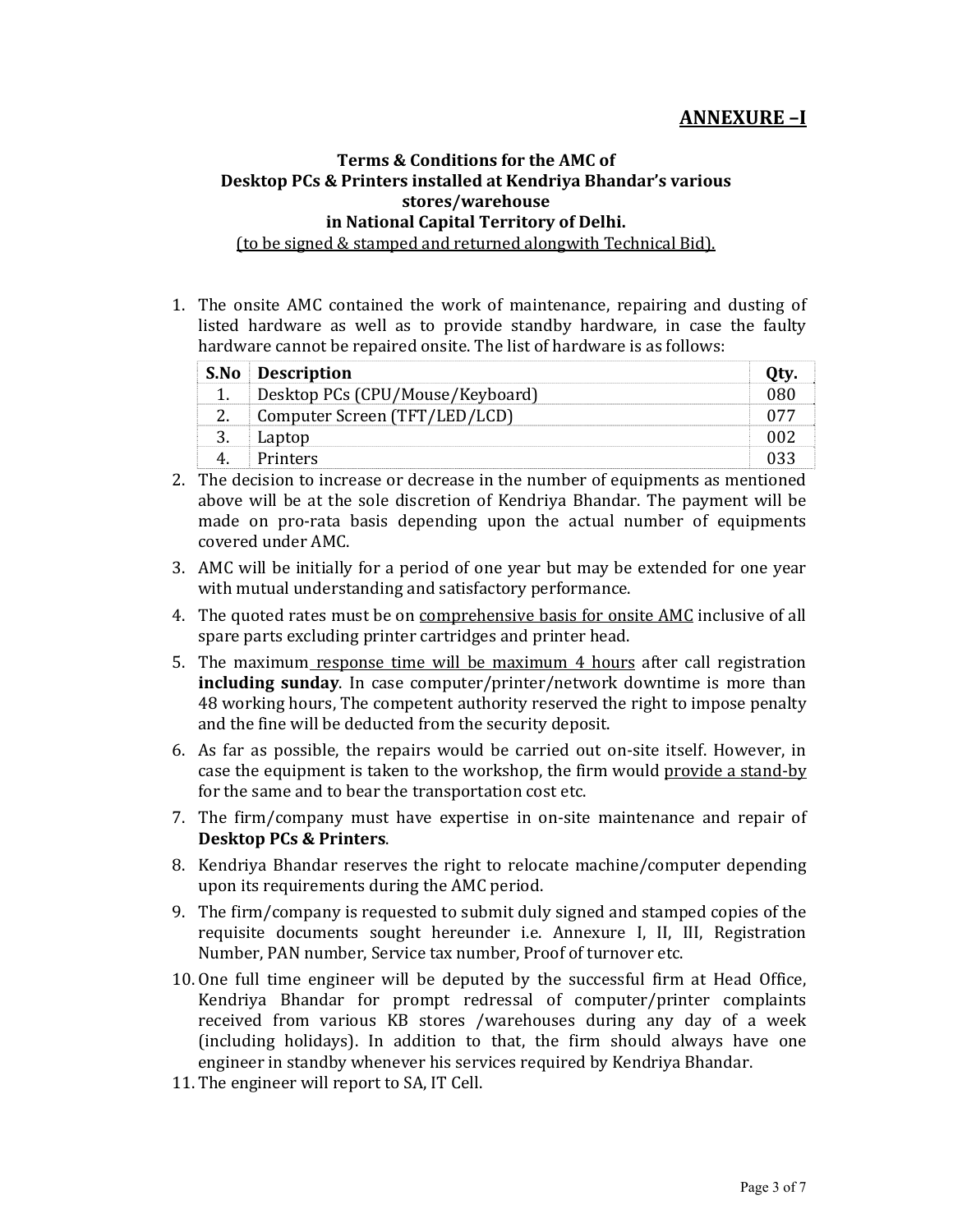- 12. The deputed engineer shall not be changed by the firm without prior permission of the competent authority; violation of this condition may attract fine as decided by the competent authority. In case of leave, a standby engineer is to be provided by successful firm at Head Office, Kendriya Bhandar.
- 13. Preventive maintenance with virus detection and special cleaning of the Monitor, Printer, Key Board, Mouse etc. from outside with liquid cleaner and inside will be carried out on quarterly basis. A report for the same from the user would be submitted to IT Cell.
- 14. No advance payment will be made to the firm.
- 15. The payment will be made on quarterly basis. The payment will be released to firm within one week from the date of receipt of the bill subject to satisfactory service certificate issued by IT Cell.
- 16. Incomplete tender information, deficiency in supporting documents, Overwriting in tender document or violation of any aforesaid terms & condition will be considered as incomplete tender and rejected by the competent authority.
- 17. Sub-letting of AMC is not permissible as well as AMC is non-transferrable. Violation this condition may attract termination of AMC.
- 18. TDS will be deducted as per govt. norms.
- 19. The successful firm will have to submit the security deposit  $\omega$  10% of the value of AMC within 7 days from the date of awarding work order to the firm. The security deposit will be returned after successful completion of AMC.
- 20. Kendriya Bhandar reserves the right to terminate the AMC at any point of time without giving any advance notice to the firm in case AMC services are not found to be satisfactory by Kendriya Bhandar.
- 21. AMC can be extended for one year with mutual agreement subject to satisfactory completion of AMC.
- 22. The firm should use the genuine spare parts as well as maintain in advance 10 keyboard and 10 optical mouse at Head Office, Kendriya Bhandar to cope the keyboard and mouse complaints.

#### DECLARATION

I, hereby, certify that I have read all the aforesaid terms and condition and agree to work on the rates quoted under my Financial BID (Annexure III).

**Date: (Signature of authorized signatory with stamp)**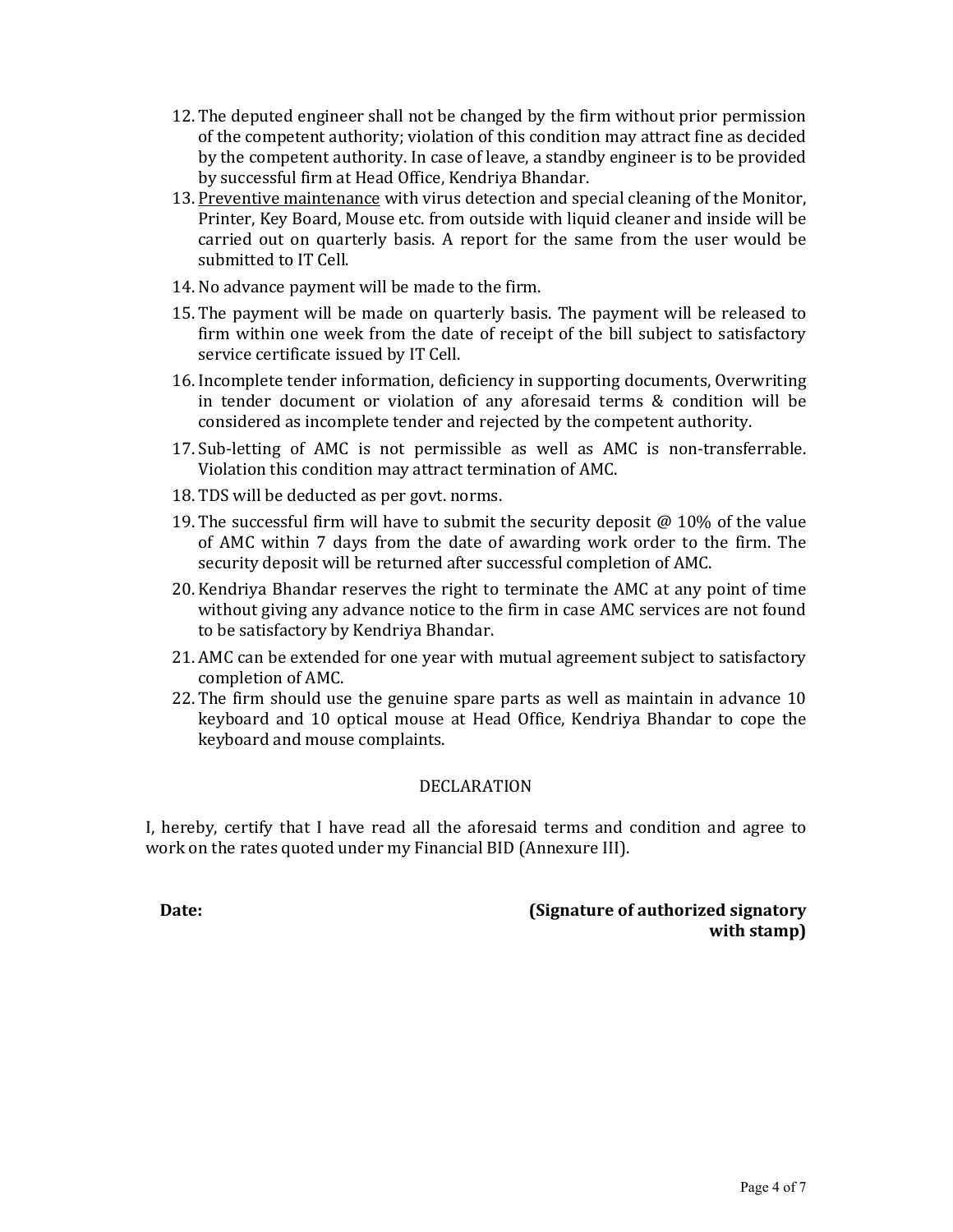# ANNEXURE – II

# **TECHNICAL BID**

| $\mathbf{1}$   | Name of the firm/company                                                         |                            |
|----------------|----------------------------------------------------------------------------------|----------------------------|
| $\overline{2}$ | Name of the Proprietor/Directors etc. of the firm                                |                            |
| 3              | Address (with Tel. No. Fax. No. & Email)                                         |                            |
| $\overline{4}$ | <b>Contact Person</b>                                                            |                            |
|                | with Telephone No. and Mobile No.                                                |                            |
| 5              | The number of years of experience in business                                    |                            |
|                | including business profile                                                       |                            |
| 6              | Total turnover of the last 2 years                                               | Yr. 2014-15<br>Yr. 2015-16 |
|                | (Copy of Balance Sheet shall be enclosed)                                        | (Rs.)<br>(Rs.)             |
|                |                                                                                  |                            |
| 7              | List of customers including Govt. offices in Delhi                               |                            |
|                | (Enclose copies of existing AMC atleast two                                      |                            |
|                | customers)                                                                       |                            |
| 8              | Satisfactory service certificate from the previous or                            |                            |
|                | existing customers (at least two).                                               |                            |
| 9.             | Registration No.                                                                 |                            |
|                |                                                                                  |                            |
| 10             | PAN number                                                                       |                            |
| 11             | Service Tax number                                                               |                            |
| 12             | Details of Manpower (Category-wise)                                              |                            |
|                | <b>Total Strength</b><br>Qualification                                           | Length of Average          |
|                | (Any Specialization in Server)                                                   | Experience                 |
|                |                                                                                  |                            |
| 13             | Name of the Banker                                                               |                            |
|                |                                                                                  |                            |
| 14             | Whether<br>the<br>firm/company<br>has<br>legal<br>any                            |                            |
|                | suit/criminal case pending against its proprietor or                             |                            |
|                | any of its Directors or having been earlier convicted                            |                            |
|                | on the ground of moral turpitude or for violation of                             |                            |
|                | PF/ESI/Minimum wages Act. or any other laws?                                     |                            |
|                | (YES/NO)                                                                         |                            |
| 15             | Whether the firm/company is ISO certified?                                       |                            |
|                | (YES/NO)<br>Has the firm/company cleared Income Tax for the                      |                            |
| 16             | last two years. (YES/NO)                                                         |                            |
|                |                                                                                  |                            |
| 17             | Certificate of registration in respect of PF, ESI.                               |                            |
|                | (YES/NO)                                                                         |                            |
| 18             | Details of EMD of Rs. 40,000/- (DD/Pay order in                                  | DD No.                     |
|                | favour of "Kendriya Bhandar")                                                    | DD Date:                   |
| 19             | Details of Tender fees of Rs. 500/- (DD/Pay order in                             | DD No.                     |
| 20             | favour of "Kendriya Bhandar")<br>Have you enclosed relevant documents in support | DD Date:                   |
|                | of experience, qualified manpower etc. (YES/NO)                                  |                            |
|                |                                                                                  |                            |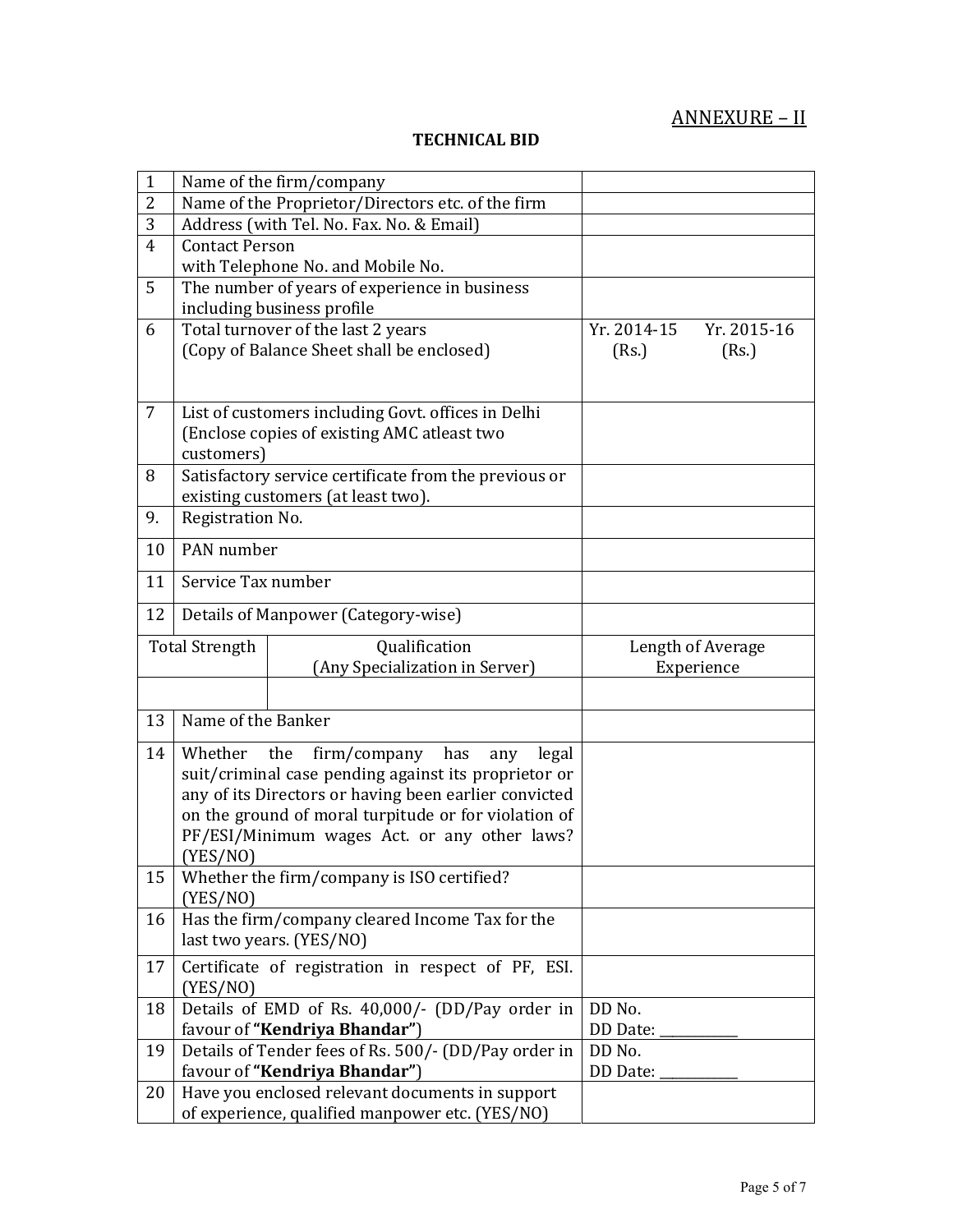### **DECLARATION**

I hereby, certify that the information given above is complete and correct to the best of our knowledge as well as enclosing supporting requisite documents herewith sought hereunder. While knowing the fact, that my technical bid will be liable to reject, if any of requisite documents are found missing by Kendriya Bhandar. We understand that in case any deviation is found in the above statement at any state, the company/firm will be black-listed and will not have any deal with Kendriya Bhandar.

Date:

(Signature of authorized signatory with stamp)

List of enclosures:

| $\begin{tabular}{c} \multicolumn{2}{c} {\textbf{1}} & \multicolumn{2}{c} {\textbf{1}} \\ \multicolumn{2}{c} {\textbf{1}} & \multicolumn{2}{c} {\textbf{1}} \\ \multicolumn{2}{c} {\textbf{1}} & \multicolumn{2}{c} {\textbf{1}} \\ \multicolumn{2}{c} {\textbf{1}} & \multicolumn{2}{c} {\textbf{1}} \\ \multicolumn{2}{c} {\textbf{1}} & \multicolumn{2}{c} {\textbf{1}} \\ \multicolumn{2}{c} {\textbf{1}} & \multicolumn{2}{c} {\textbf{1}} \\ \multicolumn{2}{c} {\textbf{1}} & \multicolumn$ |  |  |
|---------------------------------------------------------------------------------------------------------------------------------------------------------------------------------------------------------------------------------------------------------------------------------------------------------------------------------------------------------------------------------------------------------------------------------------------------------------------------------------------------|--|--|
|                                                                                                                                                                                                                                                                                                                                                                                                                                                                                                   |  |  |
|                                                                                                                                                                                                                                                                                                                                                                                                                                                                                                   |  |  |
| $\frac{1}{2}$                                                                                                                                                                                                                                                                                                                                                                                                                                                                                     |  |  |
| $\begin{tabular}{ c c c c } \hline 5 & \quad \quad & \quad \quad & \quad \quad & \quad \quad \\ \hline \end{tabular}$                                                                                                                                                                                                                                                                                                                                                                             |  |  |
|                                                                                                                                                                                                                                                                                                                                                                                                                                                                                                   |  |  |
|                                                                                                                                                                                                                                                                                                                                                                                                                                                                                                   |  |  |
|                                                                                                                                                                                                                                                                                                                                                                                                                                                                                                   |  |  |
|                                                                                                                                                                                                                                                                                                                                                                                                                                                                                                   |  |  |
|                                                                                                                                                                                                                                                                                                                                                                                                                                                                                                   |  |  |
|                                                                                                                                                                                                                                                                                                                                                                                                                                                                                                   |  |  |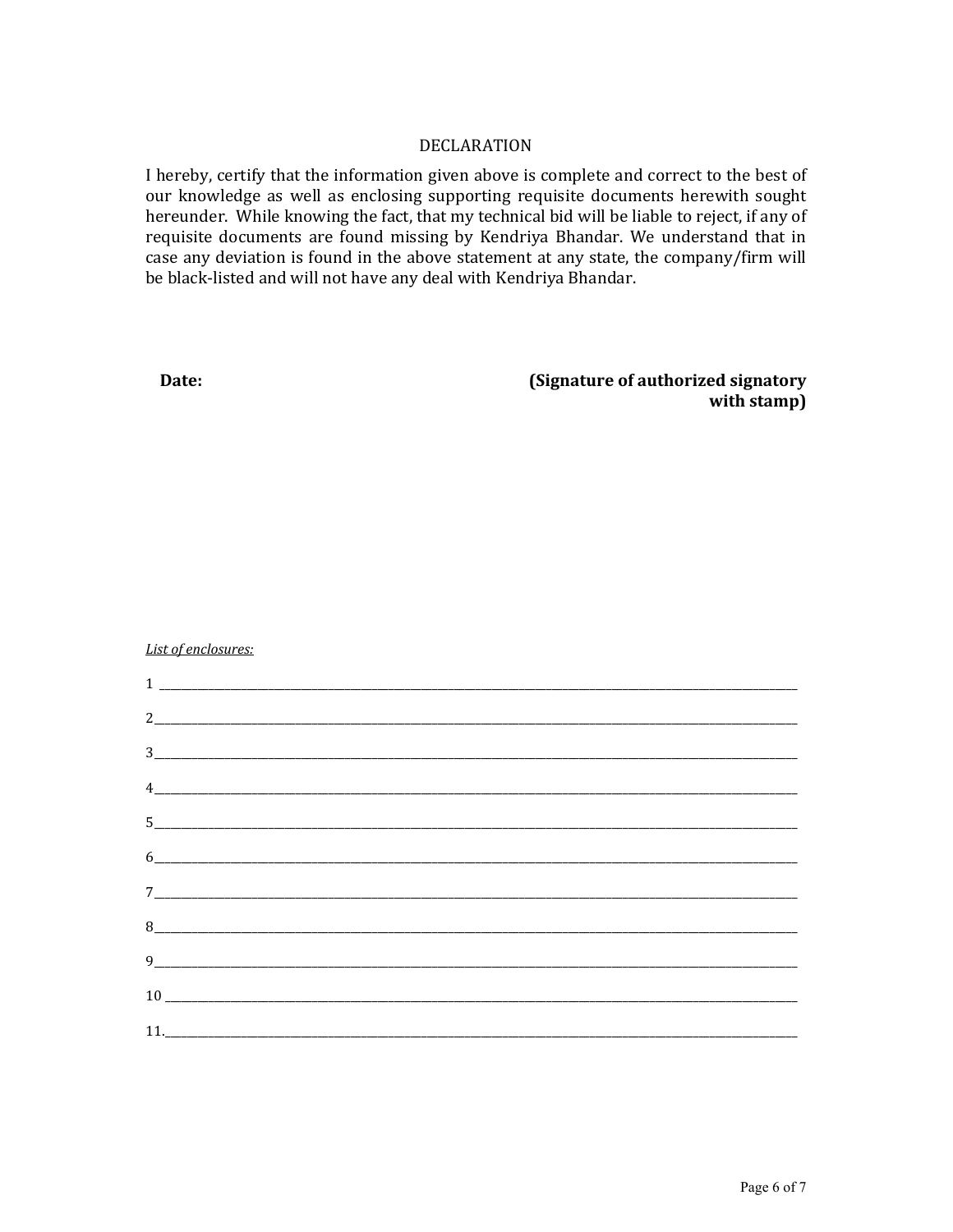## ANNEXURE – III

#### **FINANCIAL BID (In separate sealed envelope)**

| Sr. No.        | Description of the item                    | Rate per<br>Unit (Rs.) | <b>Service</b><br>Charge<br>$\omega$ |
|----------------|--------------------------------------------|------------------------|--------------------------------------|
|                | Segment - 1. Computers (Comprehensive)     |                        |                                      |
| $\mathbf{1}$   | Desktop PC                                 |                        |                                      |
| $\overline{2}$ | Laptop                                     |                        |                                      |
| 3              | Computer Screen (TFT/LED/LCD)              |                        |                                      |
| 4              | Printers                                   |                        |                                      |
|                | Segment - 2. Computers (Non-Comprehensive) |                        |                                      |
| $\mathbf{1}$   | Desktop PC                                 |                        |                                      |
| $\mathcal{L}$  | Laptop                                     |                        |                                      |
| 3              | Computer Screen (TFT/LED/LCD)              |                        |                                      |
| 4              | Printers                                   |                        |                                      |

Note: Please type NA in the given field, if you are not interested in any one of the Segments given above i.e. Segment 1 (Comprehensive) or Segment 2(Non-Comprehensive).

**Date: Constant Constant Constant Constant Constant Constant Constant Constant Constant Constant Constant Constant Constant Constant Constant Constant Constant Constant Constant Constant Constant Constant Constant Consta with stamp)**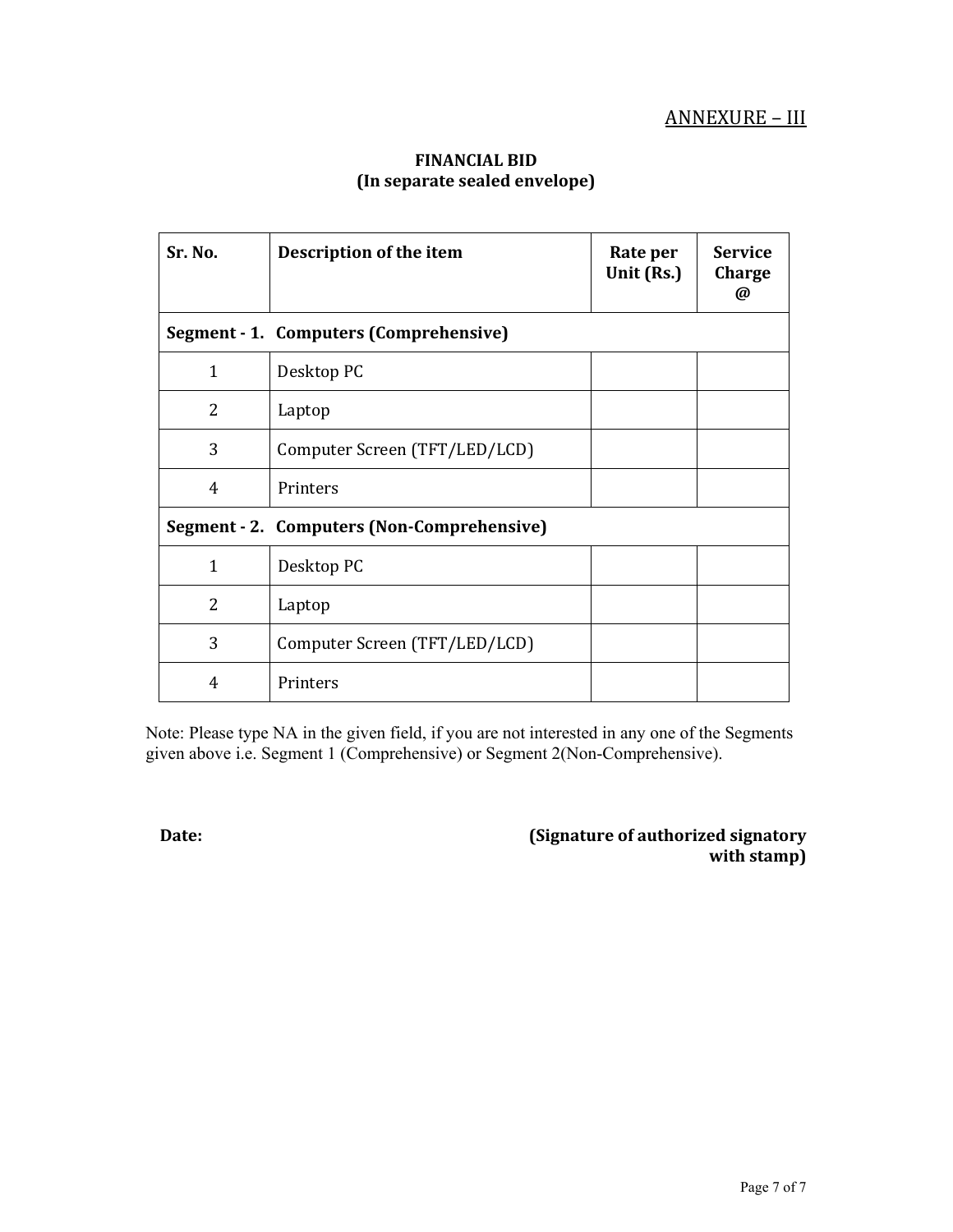**Inventory list As on 30/3/2017**

|                | S.No Locatio | <b>Description</b>    | Part       | <b>Serial No</b>  | <b>USERS and LOCATION</b>        |                      |
|----------------|--------------|-----------------------|------------|-------------------|----------------------------------|----------------------|
| 1              | Delhi        | <b>Elite 8100</b>     | CPU        | INA222VRWL        | A V Nagar Store                  | <b>STORE</b>         |
| $\overline{2}$ | Delhi        | 3330 MT Pro           | CPU        | INA151Y266        | AGMCONSUMER                      | <b>HEAD OFFICE</b>   |
| 3              | Delhi        | 3090 MT               | CPU        | SGH113QGTQ        | Andrews Ganj                     | <b>STORE</b>         |
| $\overline{4}$ | Delhi        | <b>Elite 8300</b>     | CPU        | INA301TVFM        | Aram Bagh Store                  | <b>STORE</b>         |
| 5              | Delhi        | <b>Elite 8300</b>     | CPU        | INA252TPN7        | ASHISH BILL COMPILATION          | <b>HEAD OFFICE</b>   |
| 6              | Delhi        | <b>HP COMPAQ</b>      | CPU        | INA9470CNQ        | Bharat Kumar (AO)                | <b>HEAD OFFICE</b>   |
| $\overline{7}$ | Delhi        | 3090 MT               | CPU        | SGH113QGWR        | Bhavishya Nidhi Enclave          | <b>STORE</b>         |
| 8              | Delhi        | Elite 8300 Pro (New)  | <b>CPU</b> | INA334VFD2        | C R PARK                         | <b>STORE</b>         |
| 9              | Delhi        | 8300 Pro (New)        | <b>CPU</b> | INA334VFDK        | C. R. Building Store             | <b>STORE</b>         |
| 10             | Delhi        | 3090 MT               | CPU        | INA049PDTP        | <b>CGO Complex Store</b>         | <b>STORE</b>         |
| 11             | Delhi        | 3090 MT               | CPU        | INA125Q9SK        | Chemist Shop Mahadev Road        | <b>MEDICAL STORE</b> |
| 12             | Delhi        | 3330 MT Pro           | CPU        | INA216TR7Y        | Compilation (Krishan)            | <b>HEAD OFFICE</b>   |
| 13             | Delhi        | 3090 MT PRO           | CPU        | INA02309M0        | <b>Computer Section (MUKESH)</b> | <b>HEAD OFFICE</b>   |
| 14             | Delhi        | <b>Elite 8100</b>     | CPU        | INA223W28W        | <b>CONSUMER SECTION (MOHAN)</b>  | <b>HEAD OFFICE</b>   |
| 15             | Delhi        | Desktop 3090 Pro      | CPU        | INA02309M5        | <b>CONSUMER SECTION URMIL</b>    | <b>HEAD OFFICE</b>   |
| 16             | Delhi        | <b>Elite 8100</b>     | CPU        | INA223W270        | <b>Curzon Road Store</b>         | <b>STORE</b>         |
| 17             | Delhi        | 8300 Pro (New)        | CPU        | <b>INA317PX45</b> | CWC CONSUMER GODOWN-1            | GODOWN               |
| 18             | Delhi        | COMPAQ DX2480         | CPU        | INA94303SF        | <b>DDU MEDICAL</b>               | <b>MEDICAL STORE</b> |
| 19             | Delhi        | Elite 8300 Pro (New)  | CPU        | INA334VFDC        | DELHI SECERETARIAT               | <b>STORE</b>         |
| 20             | Delhi        | COMPAQ 8100 ELITE     | CPU        | INA223W269        | <b>DELHI UNIVE</b>               | <b>MEDICAL STORE</b> |
| 21             | Delhi        | Elite 8300 Pro (New)  | CPU        | INA223W254        | <b>DIZ STORE</b>                 | <b>STORE</b>         |
| 22             | Delhi        | HP Make Desktop PC    | CPU        | INA134T0Z9        | Dwarka Store                     | <b>STORE</b>         |
| 23             | Delhi        | 3090 MT               | CPU        | INA051R5J0        | East of Kailash Store            | <b>STORE</b>         |
| 24             | Delhi        | <b>Elite 8100</b>     | CPU        | INA223W2B6        | <b>IARI Pusa Store</b>           | <b>STORE</b>         |
| 25             | Delhi        | HP Desktop 3090 Pro   | CPU        | INA137TYMQ        | <b>INA Store1</b>                | <b>STORE</b>         |
| 26             | Delhi        | 3090 Pro              | CPU        | INA02309M8        | <b>INA Store2</b>                | <b>STORE</b>         |
| 27             | Delhi        | Elite 8300 Pro        | CPU        | INA252TPMZ        | <b>INTERNAL AUDITOR</b>          | <b>HEAD OFFICE</b>   |
| 28             | Delhi        | Desktop 3090 MT       | CPU        | INA125Q9QF        | <b>ISU PREM SHARMA</b>           | <b>STORE</b>         |
| 29             | Delhi        | <b>Elite 8100</b>     | CPU        | INA222VRWF        | Kalibari Store                   | <b>STORE</b>         |
| 30             | <b>Delhi</b> | HP Desktop Elite 8100 | CPU        | INA222VRW3        | Kasturba Nagar Store             | <b>STORE</b>         |
| 31             | Delhi        | <b>Elite 8300</b>     | <b>CPU</b> | INA301TVFW        | Krishi Kunj Store                | <b>STORE</b>         |
| 32             | Delhi        | Elite 8300 Pro (New)  | CPU        | INA334VFD1        | <b>KRISHI VIHAR STORE</b>        | <b>STORE</b>         |
| 33             | Delhi        | <b>Elite 8100</b>     | CPU        | INA223W2C6        | Laxmi Bai Nagar Store            | <b>STORE</b>         |
| 34             | Delhi        | <b>Elite 8300</b>     | CPU        | INA301TVG9        | Lodhi Road Complex Store         | <b>STORE</b>         |
| 35             | Delhi        | 3090 MT               | CPU        | INA0380GWY        | Lodhi Road Store                 | <b>STORE</b>         |
| 36             | Delhi        | Pro 3090              | CPU        | INA132SJ7G        | Mahadev Road Store               | <b>STORE</b>         |
| 37             | Delhi        | 3090 MT               | CPU        | SGH113QGWH        | Mall Road                        | <b>STORE</b>         |
| 38             | Delhi        | 3090 MT               | CPU        | SGH113QGTW        | <b>MAMC Store</b>                | <b>STORE</b>         |
| 39             | Delhi        | COMPAQ 8100 ELITE     | <b>CPU</b> | 1NA222VRTC        | <b>MANDAL</b>                    | <b>HEAD OFFICE</b>   |
| 40             | Delhi        | HP Desktop 3090 Pro   | CPU        | INA0380GVW        | Milli Asrani (QCO)               | <b>HEAD OFFICE</b>   |
| 41             | Delhi        | <b>Elite 8100</b>     | CPU        | INA222VRT8        | Minto Road Store                 | <b>STORE</b>         |
| 42             | Delhi        | HP Desktop 3090 Pro   | CPU        | INA134T0Y2        | MONU PA TO DGM                   | <b>HEAD OFFICE</b>   |
| 43             | Delhi        | 3330 MT Pro           | CPU        | INA151Y259        | MOVEMENT FROM HO                 | <b>STY DIV EAST</b>  |
| 44             | Delhi        | HP Desktop 3090 Pro   | CPU        | INA02309M3        | MUKHERJEE GROCERY SECTION        | <b>HEAD OFFICE</b>   |
| 45             | Delhi        | 3090 MT               | CPU        | INA049PDHY        | NetajiNagar Store                | <b>STORE</b>         |
| 46             | Delhi        | 3330 MT Pro           | CPU        | INA215SYVQ        | NetajiNagar Store1               | <b>STORE</b>         |
| 47             | Delhi        | 3090 Pro              | CPU        | <b>INA0380H3T</b> | <b>NEW MOTI BAGH (STORE)</b>     | <b>STORE</b>         |
| 48             | Delhi        | HP Desktop 3090 Pro   | CPU        | INA02309M2        | NIRMAL POPLI VIGILANCE           | <b>HEAD OFFICE</b>   |
| 49             | Delhi        | 3090 MT               | CPU        | INA049PDGL        | Pandara Road Store2              | <b>STORE</b>         |
| 50             | Delhi        | <b>Elite 8100</b>     | TFT        | 6CM22000SH        | Patparganj Store                 | <b>STORE</b>         |
| 51             | Delhi        | <b>Elite 8100</b>     | CPU        | INA222VRVV        | Peshwa Road Store                | <b>STORE</b>         |
| 52             | Delhi        | HP Desktop 3090 Pro   | CPU        | INA02309M1        | PS MD Room                       | <b>HEAD OFFICE</b>   |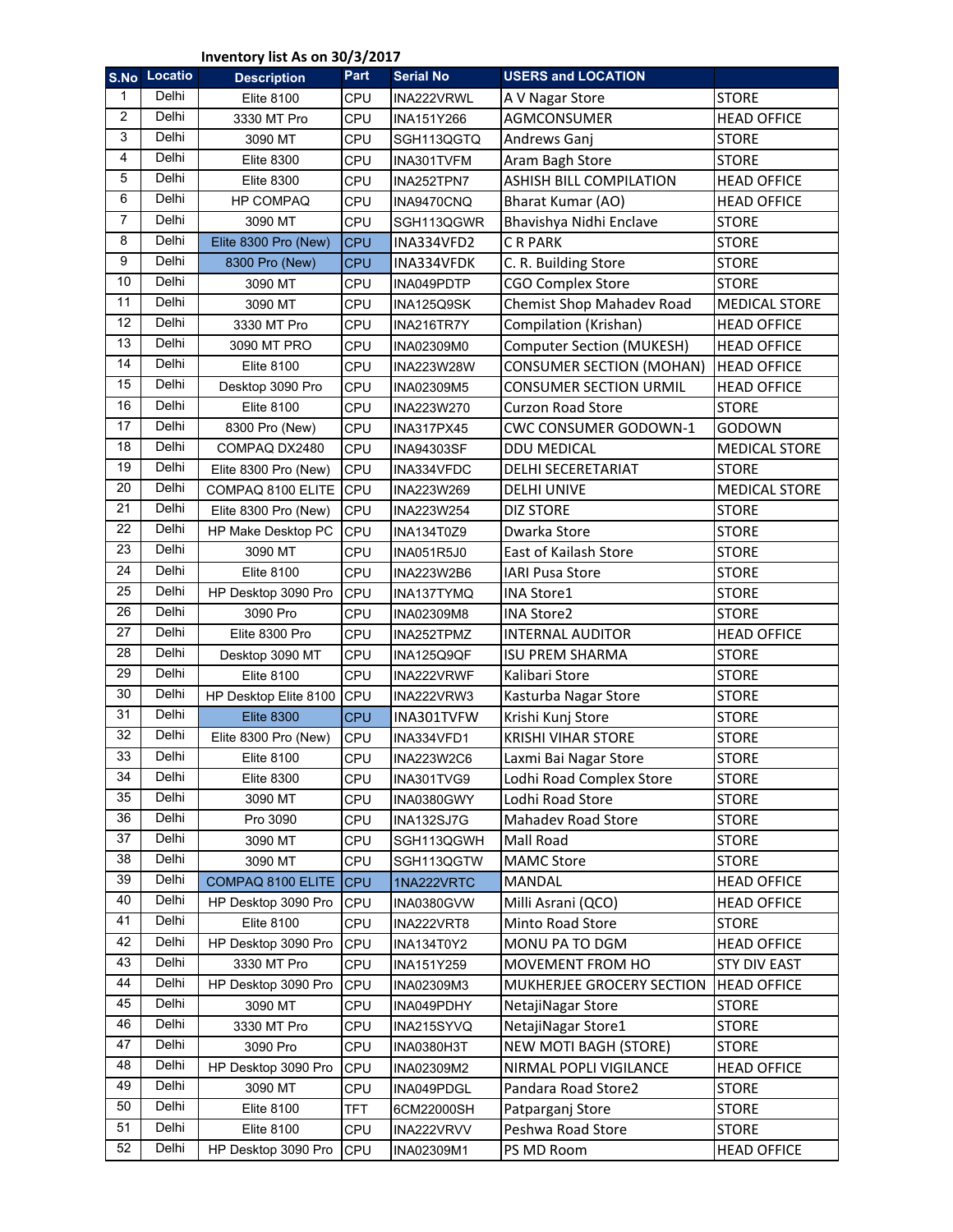#### **Inventory list As on 30/3/2017**

|     | S.No Locatio | entory not <i>r</i> to on <i>oo<sub>l</sub></i> o <sub>l</sub> = c<br><b>Description</b> | Part       | <b>Serial No</b>  | <b>USERS and LOCATION</b>               |                      |
|-----|--------------|------------------------------------------------------------------------------------------|------------|-------------------|-----------------------------------------|----------------------|
| 53  | Delhi        | 3090 MT                                                                                  | CPU        | <b>INA317PX29</b> | Pushpa Vihar Market                     | <b>STORE</b>         |
| 54  | Delhi        | 3090 MT                                                                                  | CPU        | INA049PDPT        | Pushpa Vihar-1                          | <b>STORE</b>         |
| 55  | Delhi        | 3090 Pro                                                                                 | CPU        | INA02309M7        | R K Puram IV store                      | <b>STORE</b>         |
| 56  | Delhi        | 3090 MT                                                                                  | CPU        | INA033044C        | R K Puram-1 store                       | <b>STORE</b>         |
| 57  | Delhi        | <b>Elite 8300</b>                                                                        | CPU        | INA311YJCP        | R.K.Puram IXA Store                     | <b>STORE</b>         |
| 58  | Delhi        | <b>Elite 8300</b>                                                                        | CPU        | INA311YJC2        | R.K.Puram IXB Store                     | <b>STORE</b>         |
| 59  | Delhi        | <b>Elite 8300</b>                                                                        | CPU        | INA311YJBS        | R.K.Puram VI Store                      | <b>STORE</b>         |
| 60  | Delhi        | <b>Elite 8300</b>                                                                        | CPU        | INA311YJBP        | Rashtrapati Bhawan Store                | <b>STORE</b>         |
| 61  | Delhi        | HP Desktop Pro 3090                                                                      | CPU        | INA142WK2H        | EO 1 RISHI MATHUR                       | <b>HEAD OFFICE</b>   |
| 62  | <b>Delhi</b> | <b>Elite 8300</b>                                                                        | <b>CPU</b> | <b>INA311YJCW</b> | <b>SA (HO) ASHWANI KUMAR</b>            | <b>HEAD OFFICE</b>   |
| 63  | Delhi        | Elite 8300 Pro                                                                           | CPU        | INA301TVGY        | Sandeep Bawa (Admin.)                   | <b>HEAD OFFICE</b>   |
| 64  | Delhi        | Elite 8300 Pro (New)                                                                     | <b>CPU</b> | INA334VFD6        | SARITA VIHAR STORE                      | <b>STORE</b>         |
| 65  | Delhi        | <b>Elite 8300</b>                                                                        | CPU        | INA301TVFP        | Sarojini Nagar B Block Store            | <b>STORE</b>         |
| 66  | Delhi        | <b>Elite 8300</b>                                                                        | <b>CPU</b> | INA301TVFN        | Sarojini Nagar H Block Store            | <b>STORE</b>         |
| 67  | Delhi        | HP Desktop 3090 Pro                                                                      | CPU        | INA02309M4        | SATISH ARORA                            | GODOWN               |
| 68  | Delhi        | <b>HP COMPAQ</b>                                                                         | CPU        | <b>INA00906CS</b> | Seceratry (AS)                          | <b>HEAD OFFICE</b>   |
| 69  | Delhi        | Elite 8300 Pro (New)                                                                     | CPU        | INA301TVGH        | SHUBHRA ADMIN                           | <b>HEAD OFFICE</b>   |
| 70  | Delhi        | HP Desktop 3090 MT                                                                       | <b>CPU</b> | INA033046K        | SUBHASH CAH SECTION                     | <b>HEAD OFFICE</b>   |
| 71  | Delhi        | HP Desktop 3090 Pro                                                                      | <b>CPU</b> | INA02309M6        | SUBHASH GROCERY GODOWN                  | GODOWN               |
| 72  | Delhi        | US CANTEEN DELHI CACPU                                                                   |            | INA311YJCM        | TAURUS CANTEEN DELHI CANTT-STORE        |                      |
| 73  | Delhi        | <b>Elite 8300</b>                                                                        | CPU        | INA252TPNK        | TENDER CELL WEST BLOCK                  | <b>STY DIV WEST</b>  |
| 74  | Delhi        | HP Make Desktop PC                                                                       | CPU        | INA142WJZQ        | <b>Tihar Jail Store</b>                 | <b>STORE</b>         |
| 75  | Delhi        | 3090 MT                                                                                  | CPU        | INA0330480        | TimarPur-I Store                        | <b>STORE</b>         |
| 76  | Delhi        | 3090 MT                                                                                  | CPU        | SGH113QGTR        | Vasant Vihar                            | <b>STORE</b>         |
| 77  | Delhi        | 3090 MT                                                                                  | CPU        | INA051R5GT        | Vasant Vihar Indianairlines store STORE |                      |
| 78  | Delhi        | 3090 MT                                                                                  | CPU        | <b>INA103SSM5</b> | Vidyut Vihar Store                      | <b>STORE</b>         |
| 79  | Delhi        | PRO 3090 MT                                                                              | CPU        | INA011085H        | <b>WEST BLK BALDEV</b>                  | <b>STY DIV WEST</b>  |
| 80  | Delhi        | Pro 3090 MT                                                                              | CPU        | INA125QFT7        | WEST BLK PA TO AGM                      | <b>STY DIV WEST</b>  |
| 81  | Delhi        | Elite 8300 Pro (New)                                                                     | CPU        | INA334VFD7        | YOJANA BHAWAN                           | <b>STORE</b>         |
| 82  | Delhi        | HP TFT                                                                                   | TFT        | 6CM32315MD        | ADMIN SANDEEP BAWA                      | <b>HEAD OFFICE</b>   |
| 83  | Delhi        | HP TFT                                                                                   | <b>TFT</b> | 6CM32316WS        | <b>ADMIN SHUBHRA</b>                    | <b>HEAD OFFICE</b>   |
| 84  | Delhi        | HP TFT                                                                                   | <b>TFT</b> | CNT14639MG        | <b>AGM CONSUMER</b>                     | <b>HEAD OFFICE</b>   |
| 85  | Delhi        | HP TFT                                                                                   | <b>TFT</b> | CNT1114CMY        | Andrews Ganj                            | <b>STORE</b>         |
| 86  | Delhi        | HP TFT                                                                                   | <b>TFT</b> | <b>CNT95051CR</b> | AO BHARAT KUMAR                         | <b>HEAD OFFICE</b>   |
| 87  | Delhi        | HP TFT                                                                                   | <b>TFT</b> | CNT00551ST        | AS MUKESH KUMAR                         | <b>HEAD OFFICE</b>   |
| 88  | Delhi        | HP TFT                                                                                   | <b>TFT</b> | 6CM22010LK        | <b>BHAVISHYA NIDHI</b>                  | <b>STORE</b>         |
| 89  | Delhi        | HP TFT                                                                                   | <b>TFT</b> | 3CQ30423T6        | <b>BILL COMPILE ASHISH</b>              | <b>HEAD OFFICE</b>   |
| 90  | Delhi        | HP TFT                                                                                   | TFT        | CNT04240R2        | <b>CASH SEC SUBHASH</b>                 | <b>HEAD OFFICE</b>   |
| 91  | Delhi        | HP TFT                                                                                   | <b>TFT</b> | <b>CNT04442FN</b> | <b>CGO COMPLEX</b>                      | <b>STORE</b>         |
| 92  | Delhi        | HP TFT                                                                                   | TFT        | CNT204BDCW        | <b>COMPILE SEC KRISHAN</b>              | <b>HEAD OFFICE</b>   |
| 93  | Delhi        | HP TFT                                                                                   | TFT        | CNT0225F2Q        | <b>CON GDN AMIT MITTAL</b>              | GODOWN               |
| 94  | Delhi        | HP TFT                                                                                   | <b>TFT</b> | 6CM22002Z7        | CON SEC MOHAN                           | <b>HEAD OFFICE</b>   |
| 95  | Delhi        | HP TFT                                                                                   | <b>TFT</b> | 6CM30227RL        | <b>CON SEC POONAM SHARMA</b>            | <b>HEAD OFFICE</b>   |
| 96  | Delhi        | HP TFT                                                                                   | TFT        | CNT01652Q1        | <b>CON SEC URMIL</b>                    | <b>HEAD OFFICE</b>   |
| 97  | Delhi        | HP TFT                                                                                   | <b>TFT</b> | 3CQ3442LQ0        | CR BUILDING                             | <b>STORE</b>         |
| 98  | Delhi        | HP TFT                                                                                   | <b>TFT</b> | 3CQ3442LVD        | <b>CR PARK</b>                          | <b>STORE</b>         |
| 99  | Delhi        | HP TFT                                                                                   | <b>TFT</b> | 6CM22001xQ        | <b>Curzon Road Store</b>                | Store                |
| 100 | Delhi        | HP TFT                                                                                   | TFT        | 6CM3321ZL8        | <b>CWC CONSUMER ASHISH</b>              | GODOWN               |
| 101 | Delhi        | HP TFT                                                                                   | TFT        | CNT939502G        | DDU MEDICAL MONI                        | <b>MEDICAL STORE</b> |
| 102 | Delhi        | HP TFT                                                                                   | TFT        | 3CQ3442LTC        | <b>DELHI SECRETARIAT</b>                | <b>STORE</b>         |
| 103 | Delhi        | HP TFT                                                                                   | TFT        | 6CM211066Q        | <b>DELHI UNIVER</b>                     | <b>MEDICAL STORE</b> |
| 104 | Delhi        | HP TFT                                                                                   | TFT        | 6CM2181YHD        | <b>DIZ STORE</b>                        | <b>STORE</b>         |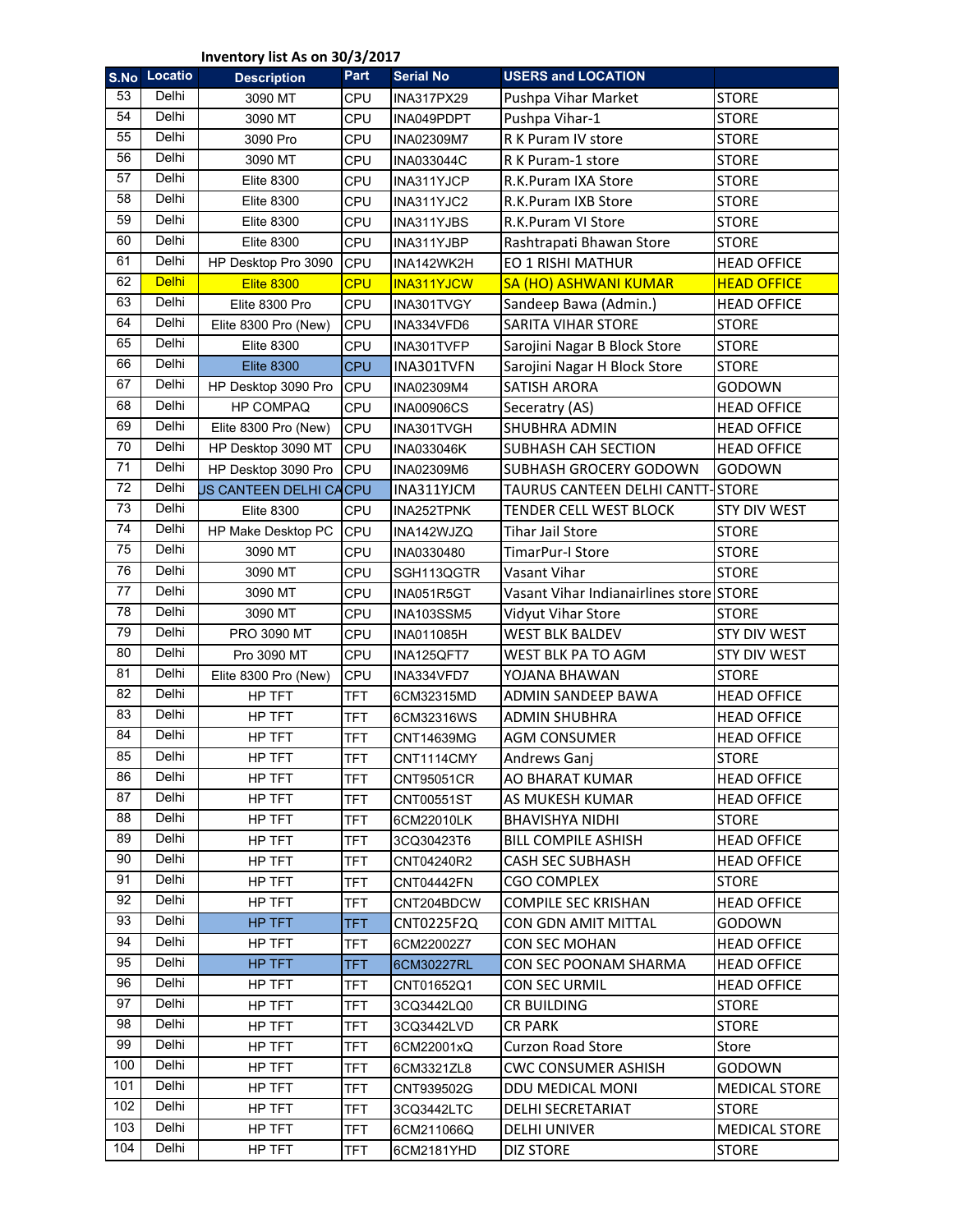**Inventory list As on 30/3/2017**

|     | S.No Locatio | <b>Description</b> | Part       | <b>Serial No</b>  | <b>USERS and LOCATION</b>   |                      |
|-----|--------------|--------------------|------------|-------------------|-----------------------------|----------------------|
| 105 | <b>Delhi</b> | HP TFT             | <b>TFT</b> | <b>CNT1114G2J</b> | <b>DWARKA STR</b>           | <b>STORE</b>         |
| 106 | Delhi        | HP TFT             | <b>TFT</b> | CNT04240VW        | <b>EAST OF KAILASH</b>      | <b>STORE</b>         |
| 107 | Delhi        | HP TFT             | <b>TFT</b> | CNT143B5KW        | EO RISHI MATHUR             | <b>HEAD OFFICE</b>   |
| 108 | Delhi        | HP TFT             | <b>TFT</b> | CNT01652ZG        | <b>GRO GDN SATISH ARORA</b> | GODOWN               |
| 109 | Delhi        | HP TFT             | <b>TFT</b> | CNT01652ZM        | <b>GRO GDN SUBHASH</b>      | GODOWN               |
| 110 | Delhi        | HP TFT             | <b>TFT</b> | CNT01652VW        | <b>GRO SEC MUKHERJEE</b>    | <b>HEAD OFFICE</b>   |
| 111 | Delhi        | HP TFT             | <b>TFT</b> | 3CQ34518WP        | <b>HO DATABASE SERVER</b>   | <b>HEAD OFFICE</b>   |
| 112 | <b>Delhi</b> | HP TFT             | <b>TFT</b> | CNT137B4GV        | INA <sub>1</sub>            | <b>STORE</b>         |
| 113 | Delhi        | HP TFT             | <b>TFT</b> | CNT0225F9X        | INA <sub>2</sub>            | <b>STORE</b>         |
| 114 | Delhi        | HP TFT             | <b>TFT</b> | 6CM3221ZJW        | <b>INTERNAL AUDITOR</b>     | <b>HEAD OFFICE</b>   |
| 115 | Delhi        | HP TFT             | <b>TFT</b> | 6CM2201262        | KALIBARI                    | <b>STORE</b>         |
| 116 | Delhi        | HP TFT             | <b>TFT</b> | 6CM332214Y        | <b>KB MUKESH B</b>          | <b>HEAD OFFICE</b>   |
| 117 | <b>Delhi</b> | HP TFT             | <b>TFT</b> | 6CM3080326        | <b>KRISHI KUNJ</b>          | <b>STORE</b>         |
| 118 | Delhi        | HP TFT             | <b>TFT</b> | 3CQ5211NG5        | <b>KRISHI VIHAR STORE</b>   | <b>STORE</b>         |
| 119 | Delhi        | HP TFT             | <b>TFT</b> | 6CM30802Z1        | LODHI RD COMPLEX            | <b>STORE</b>         |
| 120 | Delhi        | HP TFT             | <b>TFT</b> | <b>CNT04442FX</b> | LODHI RD STORE              | <b>STORE</b>         |
| 121 | Delhi        | HP TFT             | <b>TFT</b> | CNT141B1TX        | <b>MAHADEV RD</b>           | <b>STORE</b>         |
| 122 | <b>Delhi</b> | HP TFT             | <b>TFT</b> | <b>CNT11945RC</b> | <b>MAHADEV RD MONI</b>      | <b>MEDICAL STORE</b> |
| 123 | Delhi        | HP TFT             | <b>TFT</b> | CNT1114CP8        | <b>MALL RD</b>              | <b>STORE</b>         |
| 124 | Delhi        | HP TFT             | <b>TFT</b> | <b>CNT11447LC</b> | <b>MAMC Store</b>           | <b>STORE</b>         |
| 125 | Delhi        | HP TFT             | <b>TFT</b> | 6CM22010LK        | <b>MINTO RD</b>             | <b>STORE</b>         |
| 126 | Delhi        | HP TFT             | <b>TFT</b> | CNT03632DF        | <b>NETAJI NAGAR 2</b>       | <b>STORE</b>         |
| 127 | Delhi        | HP TFT             | <b>TFT</b> | CNT225ZDWV        | <b>NETAJI NGR 1</b>         | <b>STORE</b>         |
| 128 | Delhi        | HP TFT             | <b>TFT</b> | CNT148X1J3        | <b>NEW MOTI BAGH</b>        | <b>STORE</b>         |
| 129 | <b>Delhi</b> | HP TFT             | <b>TFT</b> | CNT12504B0        | PA TO AGM                   | <b>STY DIV WEST</b>  |
| 130 | Delhi        | HP TFT             | <b>TFT</b> | CNT142BFB3        | PA TO DGM MONU              | <b>HEAD OFFICE</b>   |
| 131 | <b>Delhi</b> | HP TFT             | TFT        | CNT04045DZ        | PANDAR RD 1                 | <b>STORE</b>         |
| 132 | Delhi        | HP TFT             | <b>TFT</b> | <b>CNT01752RP</b> | PANDARA <sub>2</sub>        | <b>STORE</b>         |
| 133 | Delhi        | HP TFT             | <b>TFT</b> | SGH113QGTZ        | Pandara Road Store1         | <b>STORE</b>         |
| 134 | Delhi        | HP TFT             | <b>TFT</b> | 6CM22000FH        | PATPARGANJ MONITOR          | <b>STORE</b>         |
| 135 | Delhi        | HP TFT             | <b>TFT</b> | 6CM2180BCX        | PESHWA RD                   | <b>STORE</b>         |
| 136 | Delhi        | HP TFT             | TFT        | CNT01652WW        | PS TO MD                    | <b>HEAD OFFICE</b>   |
| 137 | Delhi        | HP TFT             | <b>TFT</b> | <b>CNT11146CJ</b> | PUSHPVIHAR 1                | <b>STORE</b>         |
| 138 | Delhi        | HP TFT             | TFT        | CNT1114CMZ        | PUSHPVIHAR MKT              | <b>STORE</b>         |
| 139 | Delhi        | HP TFT             | TFT        | <b>CNT0225F8R</b> | QUALITY CON                 | <b>HEAD OFFICE</b>   |
| 140 | Delhi        | HP TFT             | TFT        | 6CM23506KN        | RASTRAPATI BHAWAN           | <b>STORE</b>         |
| 141 | Delhi        | HP TFT             | <b>TFT</b> | CNT01652XF        | RK PURAM 4                  | <b>STORE</b>         |
| 142 | Delhi        | HP TFT             | <b>TFT</b> | 3CQ545002S        | RKP <sub>6</sub>            | <b>STORE</b>         |
| 143 | Delhi        | HP TFT             | TFT        | 6CM21809Z0        | RKP 9A STORE                | <b>STORE</b>         |
| 144 | Delhi        | HP TFT             | TFT        | 6CM23505WZ        | RKP <sub>9B</sub>           | <b>STORE</b>         |
| 145 | Delhi        | HP TFT             | TFT        | 6CM23403JV        | SA MONITOR                  | <b>HEAD OFFICE</b>   |
| 146 | Delhi        | HP TFT             | TFT        | 6CM3080325        | SAROJINI NGR H BLOCK        | <b>STORE</b>         |
| 147 | Delhi        | HP TFT             | <b>TFT</b> | 6CM21106LZ        | <b>TALLY SERVER</b>         | <b>HEAD OFFICE</b>   |
| 148 | Delhi        | HP TFT             | <b>TFT</b> | 6CM2180V00        | <b>TAURUS KIDWAYI</b>       | <b>STORE</b>         |
| 149 | Delhi        | HP TFT             | <b>TFT</b> | CNT148X263        | <b>TENDER CELL</b>          | <b>STY DIV WEST</b>  |
| 150 | Delhi        | HP TFT             | TFT        | CNT141B3V4        | <b>Tihar Jail Store</b>     | <b>STORE</b>         |
| 151 | Delhi        | HP TFT             | TFT        | 3CQ3442LQ2        | <b>TILAK LANE</b>           | <b>STORE</b>         |
| 152 | Delhi        | HP TFT             | TFT        | CNT04240R9        | <b>TIMARPUR</b>             | <b>STORE</b>         |
| 153 | Delhi        | HP TFT             | <b>TFT</b> | CNT11142Y8        | <b>VASANT VHR</b>           | <b>STORE</b>         |
| 154 | Delhi        | HP TFT             | <b>TFT</b> | CNT04444G2        | VIDHYUT VIHAR               | <b>STORE</b>         |
| 155 | Delhi        | HP TFT             | TFT        | CNT01652VY        | VIGI NIRMAL POPLI           | <b>HEAD OFFICE</b>   |
| 156 | Delhi        | HP TFT             | <b>TFT</b> | CNT007522R        | <b>WEST BLOCK BALDEV</b>    | <b>STY DIV WEST</b>  |